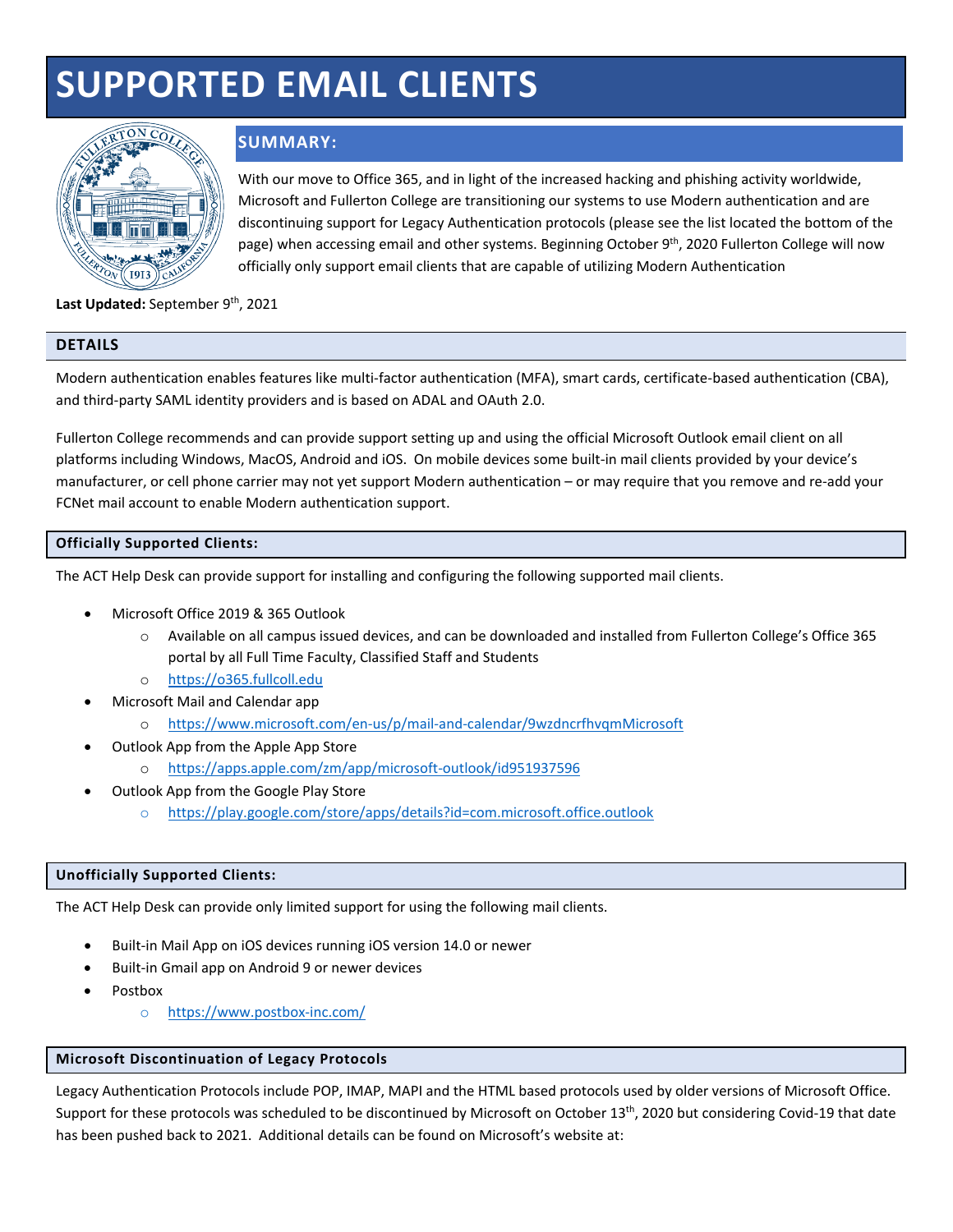- <https://techcommunity.microsoft.com/t5/exchange-team-blog/improving-security-together/ba-p/805892>
- [https://techcommunity.microsoft.com/t5/exchange-team-blog/basic-authentication-and-exchange-online-april-2020](https://techcommunity.microsoft.com/t5/exchange-team-blog/basic-authentication-and-exchange-online-april-2020-update/ba-p/1275508) [update/ba-p/1275508](https://techcommunity.microsoft.com/t5/exchange-team-blog/basic-authentication-and-exchange-online-april-2020-update/ba-p/1275508)

#### **Legacy Authentication Protocols include but are not limited to:**

- Authenticated SMTP Used by POP and IMAP clients to send email messages.
- Autodiscover Used by Outlook and EAS clients to find and connect to mailboxes in Exchange Online.
- Exchange ActiveSync (EAS) Used to connect to mailboxes in Exchange Online.
- Exchange Online PowerShell Used to connect to Exchange Online with remote PowerShell. If you block Basic authentication for Exchange Online PowerShell, you need to use the Exchange Online PowerShell Module to connect. For instructions, see [Connect to Exchange Online PowerShell using multi-factor authentication.](https://nam10.safelinks.protection.outlook.com/?url=https%3A%2F%2Fdocs.microsoft.com%2Fen-us%2Fpowershell%2Fexchange%2Fexchange-online%2Fconnect-to-exchange-online-powershell%2Fmfa-connect-to-exchange-online-powershell&data=04%7C01%7CYColeman%40fullcoll.edu%7C1b4ac85bf34e422ad5f908d967f58079%7Cf8b4752f8a294d0e97b5f7428505ab38%7C1%7C0%7C637655126392190925%7CUnknown%7CTWFpbGZsb3d8eyJWIjoiMC4wLjAwMDAiLCJQIjoiV2luMzIiLCJBTiI6Ik1haWwiLCJXVCI6Mn0%3D%7C1000&sdata=%2B%2Btx%2FyWzQTqiRH3YQoEPvFf86WysPVYSZ6ci4JekqrI%3D&reserved=0)
- Exchange Web Services (EWS) A programming interface that's used by Outlook, Outlook for Mac, and third-party apps.
- IMAP4 Used by IMAP email clients.
- MAPI over HTTP (MAPI/HTTP) Used by Outlook 2010 and later.
- Offline Address Book (OAB) A copy of address list collections that are downloaded and used by Outlook.
- Outlook Anywhere (RPC over HTTP) Used by Outlook 2016 and earlier.
- Outlook Service Used by the Mail and Calendar app for Windows 10.
- POP3 Used by POP email clients.
- Reporting Web Services Used to retrieve report data in Exchange Online.
- Other clients Other protocols identified as utilizing legacy authentication.

## **FREQUENTLY ASKED QUESTIONS AND TROUBLESHOOTING**

#### **Can I use the built-in Mail App on my iPhone or iPad, if MFA has been enabled for my account?**

Yes, the built-in mail app provided by iOS on your iPhone or iPad running iOS version 14.0 or newer supports MFA. We have found that most users need to remove their Fullerton College account from the application and add it back for the application to properly detect that MFA is required and to prompt you for it.

You may receive a warning about Calendar or Note items being unavailable if you remove the Fullerton College account from the device. The staff that we have assisted with this process have seen these items re-appear once the account is added back to the Mail app and MFA sign-in completed.

#### **My preferred program for accessing Email stopped working after MFA was enabled, what should I do?**

Many applications require that you remove and then add back your Fullerton College email account before the application will properly detect that it needs to use Modern authentication protocols and prompt you for MFA. The steps needed to complete this process vary from application to application. The Academic Computing Technologies support staff has experience with many, but not all applications and may be able to assist you with this process. If you would like assistance, please submit a Service Request and one of our support staff will contact you as soon as possible.

If you are unable to install the Outlook App, or access your email via your preferred Email application, you can access your Fullerton College campus email with a browser by visiting https://o365.fullcoll.edu and clicking on the Sign-In link.

#### **What if I don't like any of the email clients listed, can I use another?**

Yes, there are many mail clients that support Modern Authentication mechanisms, and Multi-Factor Authentication. When evaluating email clients, look to see if they support OAuth 2.0 -- this is the name of the preferred authentication mechanism. Some clients support OAuth 2.0 Authentication along with IMAP or POP for downloading your mail, and this is a supported configuration – however when connecting your mail client, you may see a message indicating that you must request approval from an administrator. Please fill in the full name of the product, and your information in the Justification field and submit the request. Most requests are reviewed within 3 business days. If you do not receive an approval or denial within 3 business days, please contact the ACT Help Desk with the name of the email service and the day/time you